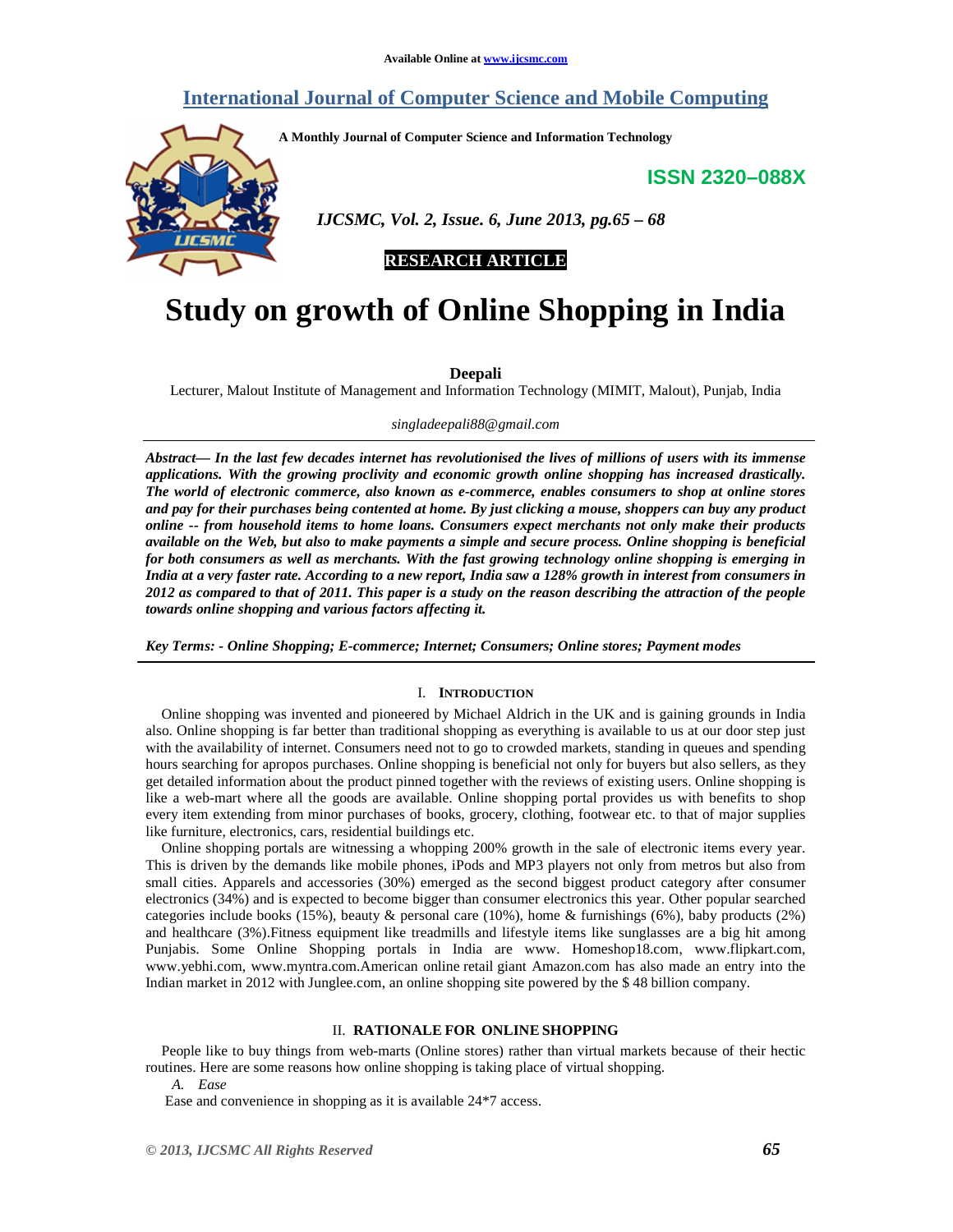#### *B. Availability of Assortment*

The key benefit people get is increased variety. Online shopping sites contain wide variety of goods both high-quality and mild-quality keeping in mind the level of people.

# *C. Information*

The consumers can get full information about the product with its reviews being posted by existing users.

#### *D. Difficulties with offline shopping*

Personal circumstances had made people to rely more on the internet. These factors help to underline the benefit of the internet, as well as how some come to rely on it.

- Poor choice of local shops
- Non availability of the transport facility

#### *E. Time Saving*

Now-a-days lifestyle is so busy that people are unable to go to crowded markets so E-shopping is a boon as it saves a lot of time.

#### *F. Review of products*

Now if one wants to buy a product, he/she is no longer limited to asking his/her friends and families because there are many product reviews on the Web which give opinions of existing users of the product.

# *G. Lower price*

Online stores provide consumers with lots of new schemes and discounts on different range of purchases.

#### III. **MODES OF PAYMENT**

Online shoppers commonly use credit card or PayPal account in order to make payments. Some other use Cash on Delivery, Debit Card, Online e-Payment, Mobile Payments, Bank Transfer. According to the reviews by Dr. Anukrati Sharma [1] the basic mode of payment used is cash on delivery (COD) as it is secure.

# IV. **SOME FEARS WITH ONLINE SHOPPING**

Some people do not prefer online shopping because of some issues related to their privacy and security *A. Fraud* 

Consumers are at peril of fraud than face-to-face transactions. Merchants also risk fraudulent purchases using stolen credit cards or fraudulent repudiation. Consumers have the fear that their credit card information is leaked out and stolen.

• Hacking

Hacking is the main problem with the web. Hackers break into a merchant's web site and steal names, addresses and credit card numbers.

# • Phishing

Sometimes consumers are fooled thinking that they are dealing with a reputed online seller, but they a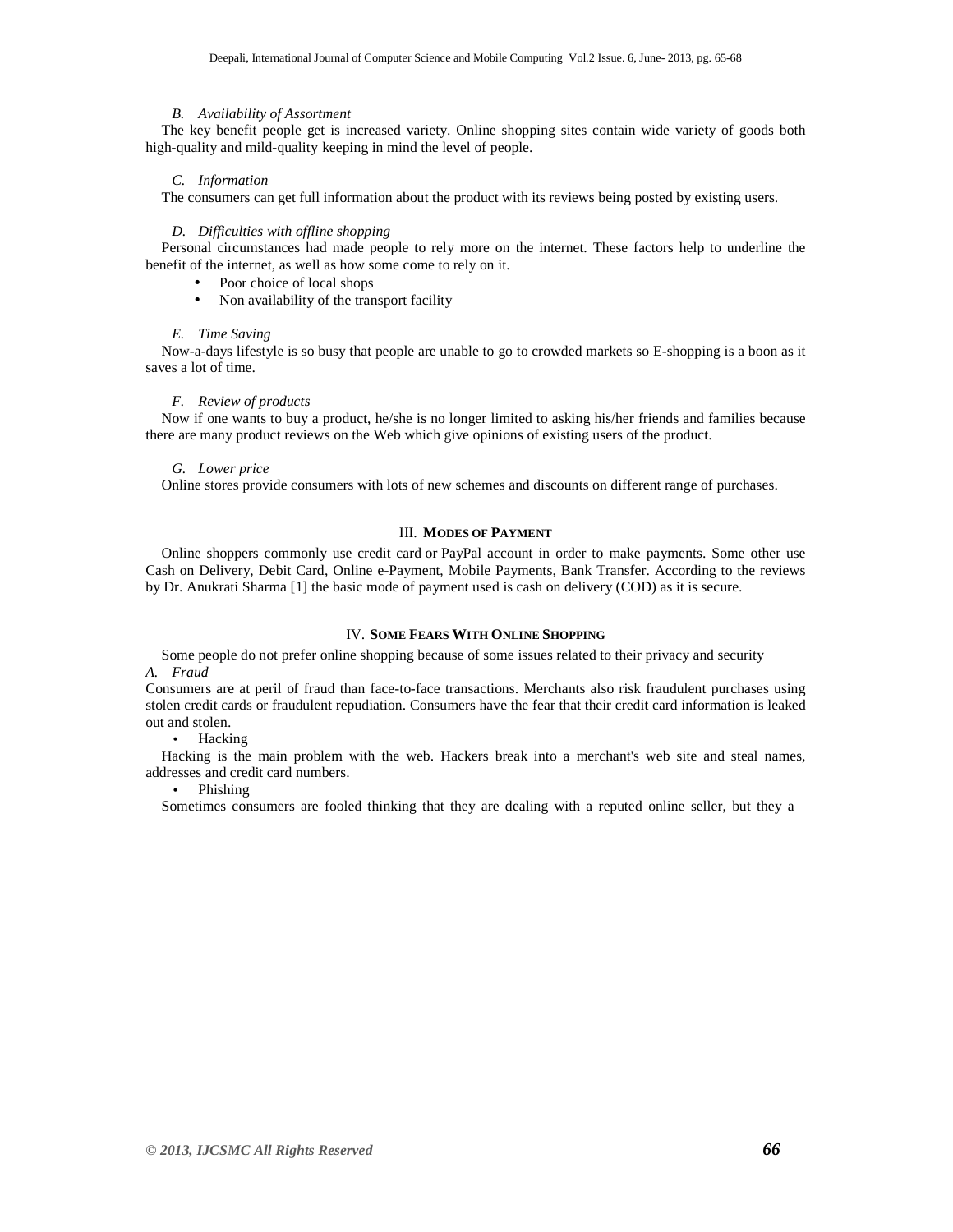# V. **SOME STEPS TO IMPROVE ONLINE SHOPPING FRAUD**

To increase security and reduce fraud consumers must follow must some steps

*A. Shop at Secure Web portals*

Research thoroughly about the website before ordering and check whether it is offering a secure portal or not. Secure websites use encryption techniques to transfer information from buyer's computer to the online seller's computer. The only person who can decrypt the code is the person being granted with access privileges.

Steps to see whether the website is secure or not:

- Look at the URL address it must https://. The "s" indicates that Web site is secure.
- See a closed padlock at the bottom of your screen. If that lock is open, assume the key is broken and it is an unsecure portal.

#### *B. Check out the security and private policies of websites and Be Aware of Cookies*

Online merchants as well as other sites watch our shopping and surfing habits by using "cookies," an online tracking system that attaches pieces of code to our Internet browsers to track which sites we visit as we search the Web.

#### *C. Use of credit cards is secure*

Consumers must use credit cards for secure payments.

#### *D. Keeping passwords private*

The passwords of credit cards, debit cards etc. should be kept private as they can be misused. Keep changing passwords regularly.

# *E. Be aware of digital signatures*

Digital signatures are generated electronically and used for authentication and integrity.

# VI.**ONLINE SHOPPING IN INDIA**

Online buying is growing exponentially throughout the world. UK is biggest online shopping nation in the world followed Denmark, Norway and Korea [11].In Nigeria and other African countries [13] the number of users is still far below the world average which is around 30%. Now-a-days due to the availability of faster internet networks E-commerce activities are expanding at a faster rate in Nigeria, South Africa and Kenya. In South Africa, 51% of individuals with internet access shop online whereas, in Kenya, only 18-24% makes online purchases. In Nigeria approximately 28% of the population has internet access according to ITU figure. According to the study the swiftness of online shopping in Pakistan is slugging as compared to India and other countries [2].

The total value of E-Commerce activities in India has surpassed Rs.5.7 billion during 2004-05 and Rs.23 billion by the year 2006-07.According to Rajan Anandan, VP & Managing Director of Google India[7], with approximately 8 million Indians shopping online in 2012, online shopping industry in India is growing rapidly and will continue to see exponential growth.

According to a survey conducted by IMRB International and IAMAI [5], there was an estimate of 137 million Internet users in the country as of June 2012. Of which, 99 million were from urban parts of the country, the remaining 38 million were from rural India. So, online shopping is flourishing not only in metros and urban areas but also in rural areas. Of which Hyderabad sits a big hit [10]. Online shopping in China topped 59.4 billion Yuan in 2005, more than 90 per cent from previous years [8].

#### VII. **CONCLUSION**

As the survey conducted by Dr.Anukrati Sharma [1] on 250 respondents of Jaipur it has been noticed that 72% female and respondents who are between age of 21-30 are more attracted towards online shopping. Mostly shopped website is Homeshope18 with 23.6% users is visited once in a week to check for new updates, schemes and trends.

The money Australians spend on online shopping is anticipated to increase by about \$10 billion within the next five years. In the U.S., Forrester Research shows that \$248.7 billion online sales are expected in coming years. In Western Europe sales are expected to reach 14 billion euros (\$155.7 billion), with annually growth of 11% per cent.

European online retail sales will reach €191 billion by 2017– reflecting an 11% compound annual growth rate (CAGR) over the next five years [12].